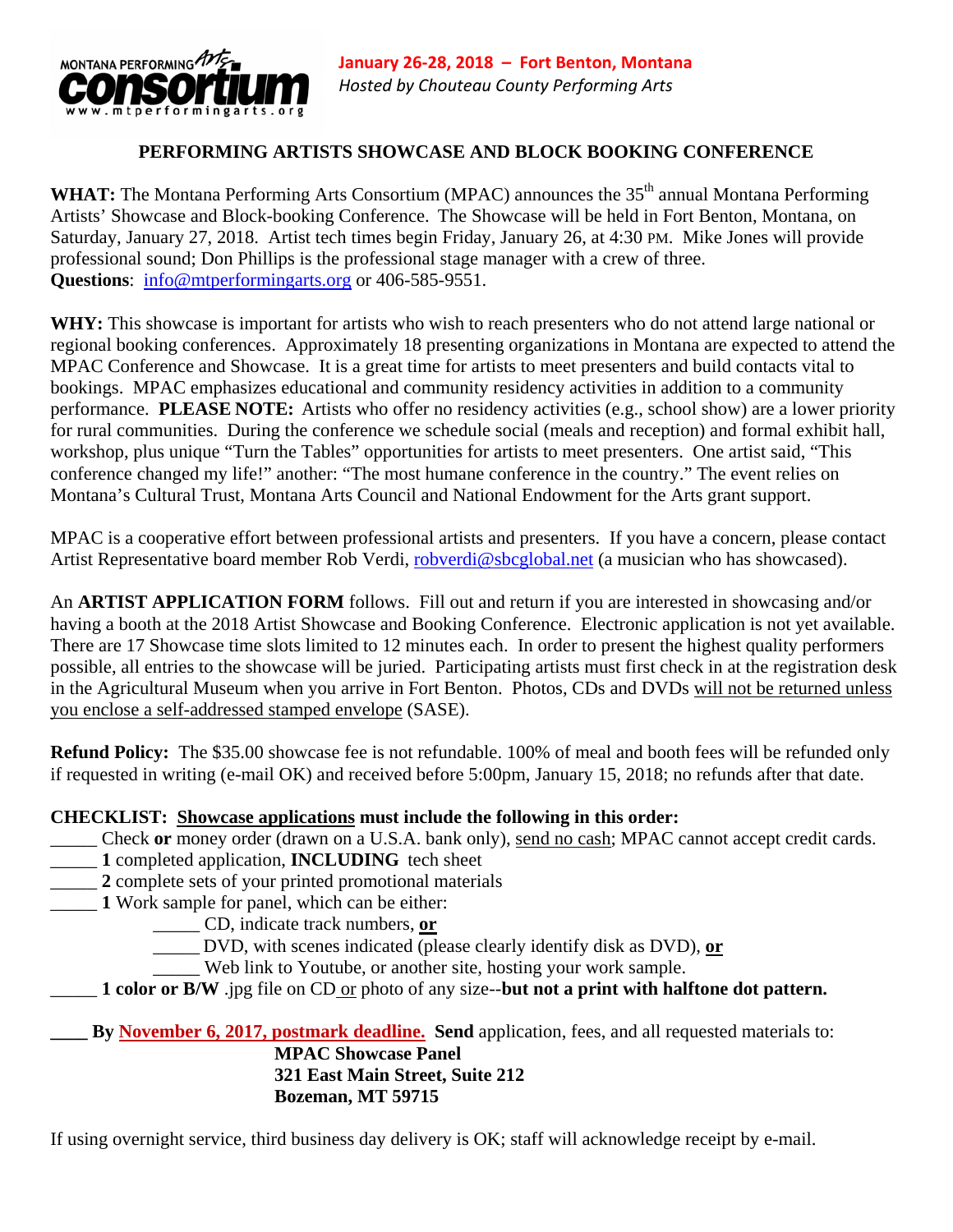## **Artist Application** Page 1 of 4

## **Montana Performing Arts Consortium Tech: Friday, January 26; Showcases: Saturday only, January 27, 2018, Fort Benton, Montana**

#### **Type or Print all information**

- 1. Artist/attraction: Chinook Winds **Chinook Winds Channel Communist Communist Communist Communist Communist Communist Communist Communist Communist Communist Communist Communist Communist Communist Communist Communist C**
- 2. Firm (must be authorized to book the attraction): Great Falls Symphony Association
- 3. A. Contact Person: Emily Wolfram
- B. Estimated fee range (in Montana) assistance to Montana-based presenters, schools, and organizations. \$500 outreach, \$4500 formal concert; Please note that the GFSA offers Fee Sponsorship
- 4. Address: <u>PO Box 1078</u>

 City\_\_\_\_\_\_\_\_\_\_\_\_\_\_\_\_\_\_\_\_\_\_\_\_\_\_\_\_\_\_\_\_\_\_\_\_\_State/Province\_\_\_\_\_\_\_\_\_\_\_\_\_\_\_\_\_\_\_\_\_\_\_\_\_\_\_\_\_\_\_\_ Great Falls MT Country USA 2ip 59403

E-mail emilyw@gfsymphony.org Web address www.chinookwinds.org 2014 Telephone ( $406$ )  $453-4102$  Fax ( $406$ )  $453-9779$ 

- Telephone  $(406)$   $453-4102$  Fax $(406)$   $453-9779$ <br>6. A. Genre of event you offer (jazz, folk, classical, dance, theater, etc.) classical, chamber music
- B. Link to site for work sample (if applicable): www.chinookwinds.org/mpac-application-attachments (includes photos)
- B. Is residency activity offered?  $\times$  yes \_no.
- C. Residency fee range (if not included in performance fee)\$4500-8000 depending on mileage, housing, length of residency
	- D. Briefly describe residency activity: Residencies give your community opportunities to engage with members of the Chinook Winds in meaningful

ways beyond the concert hall. Quintet members are passionate educators offering a variety of workshops or other learning opportunities that will expand horizons for aspiring musicians at your local college or school music program. Residency programs can include solo or chamber master classes, interdisciplinary workshops, lectures or other activities and they typically end with a formal concert for the community.

7. All applicants: In the following space (do not continue on another page) please write a description of your event for the printed program:

The Chinook Winds is the resident wind quintet of the Great Falls Symphony. Established in 1992, the ensemble's mission is simple: bring the highest quality of chamber music to a wide variety of audiences in the Northwest. The Chinook Winds travels hundreds of miles each year performing in communities large and small. Their programs include classic wind quintet literature, works featuring local composers and artists, unique arrangements of popular songs, and a captivating sense of energy that keeps audiences riveted.

8. Showcase applications only: In the following space please write a brief introduction for the emcee to use for your showcase, (do not continue on another page, please be creative and do not repeat the information in #7):

Known for their high-energy performances, the Chinook Winds are excited to bring music to you and your community. They specialize in concert performances, school outreach, and community engagement activities for audiences of all ages and backgrounds. Let's welcome to the stage Montana's wind quintet, the CHINOOK WINDS!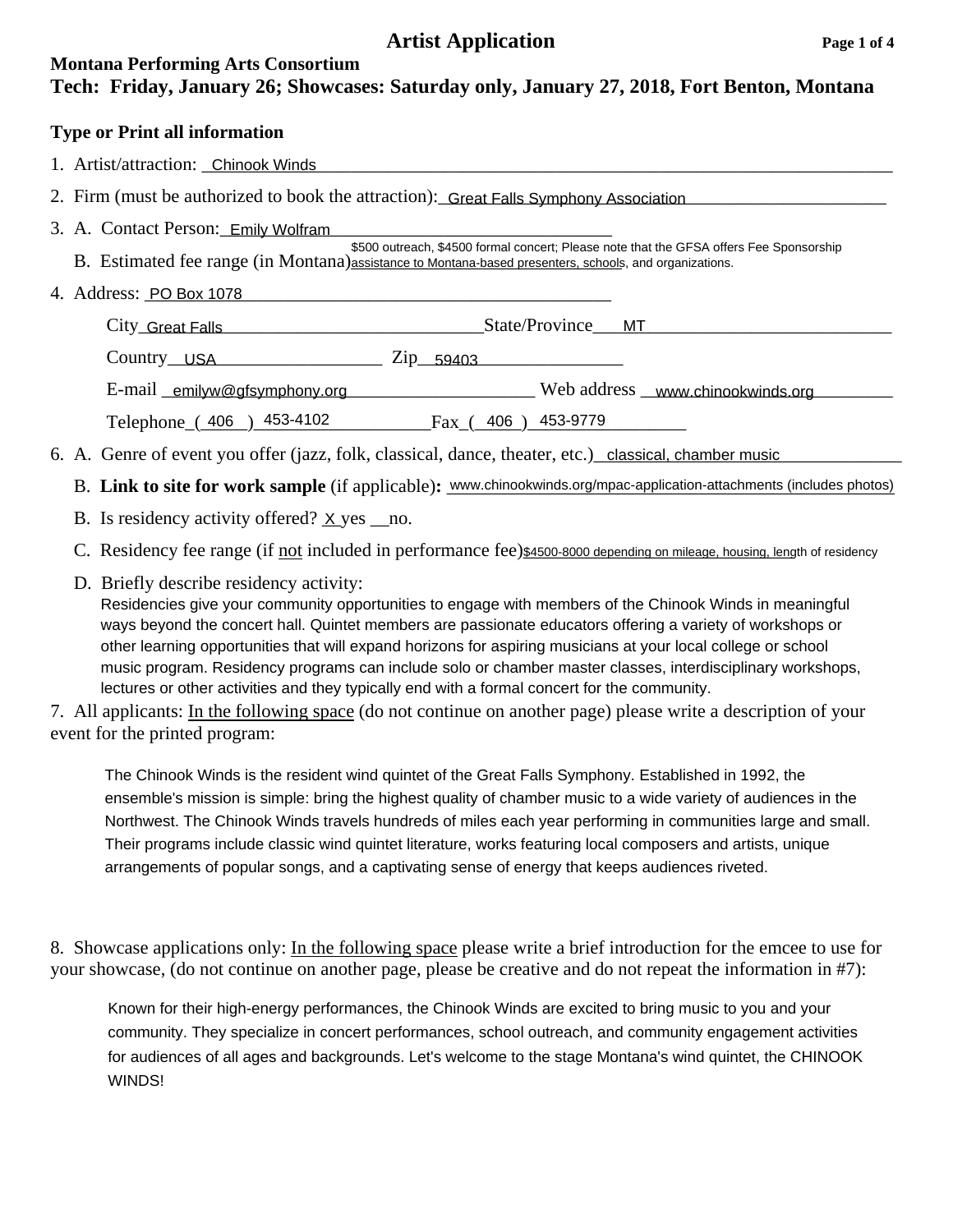### **9. Tech time preference:** You will have 30 minutes for **10. Showcase:** You will have 12 minutes to

- sound check/tech time. Check and complete all that apply to you: perform and 5 minutes allowed for setup a. I/we have a large complicated setup \_\_\_ between artists. Please use **#1** for FIRST and **#2**
	- b. I/we require more (or) less than 30 minutes for SECOND preference for your showcase time for tech, estimated time needed is  $\qquad \qquad$  on Saturday, January 30:

c. I/we do not need a tech time \_\_\_ (tech crew will not be responsible for your sound or setup accuracy)

 $-$  7:30 \_\_\_ 8:00

|                                         |       |                   |           |          | Ш    |
|-----------------------------------------|-------|-------------------|-----------|----------|------|
| <b>Preferred tech time (Check ONE):</b> |       |                   | $8:30$ AM | 12:30 PM | 3:45 |
| Friday $1/26$                           |       | Saturday 1/27     | 8:47      | 12:47    | 4:02 |
| 4:30 PM                                 | 9:00  | $7:15 \text{ AM}$ | 9:04      | 1:04     | 4:19 |
| 5:00                                    | 9:30  | 7:45              | 9:21      | 1:21     | 4:36 |
| 5:30                                    | 10:00 | $X$ 10:15         | 9:38      | 1:38     | 4:53 |
| 6:00                                    | 10:30 | 10:45             | 9:55      | 1:55     |      |
| 7:30                                    | 11:00 | $2:15$ PM         |           |          |      |

 \_\_\_ 8:30 Every effort will be made to honor your requests, however, MPAC will assign both tech and showcase times.

#### **Booth/check one**:

**11. Questions, comments, or anything else MPAC should know or attempt to accommodate:** E.g., do you have a gig right before –or after– the Showcase 300 miles away? Lots of equipment to set up? Arriving late on Friday?

The Chinook Winds are not staying in Fort Benton because they live in Great Falls. If they cannot have the tech time on Saturday, then Friday late afternoon before the dinner is preferred since one of them will be at the dinner.

#### **12. Check all that apply**:

Name(s) associated with checked food requirements: Names of artists attending Friday dinner TBD. I will  $\overline{\phantom{a}}$  , and the contribution of the contribution of the contribution of the contribution of the contribution of the contribution of the contribution of the contribution of the contribution of the contribution of the <u>X Vegetarian, Vegan, Food allergy: Shellfish<br>Name(s) associated with checked food requirements: Names of artists attending Friday dinner TB<br>send an update well before the conference.</u>

**13. Registration Fees:** Booth fee is your conference fee and includes all names listed in #13, but not meals; see accompanying Application Guidelines for MPAC's refund policy.

| $-5:30$                   | $-10:00$ | $X_{10:15}$                                                                                                  | $-9:38$                                          | 1:38                                |
|---------------------------|----------|--------------------------------------------------------------------------------------------------------------|--------------------------------------------------|-------------------------------------|
| $-6:00$                   | $-10:30$ | $-10:45$                                                                                                     | 9:55                                             | 1:55<br>$\overline{1}$              |
| $-7:30$                   | $-11:00$ | $2:15$ PM                                                                                                    |                                                  |                                     |
| 8:00                      |          |                                                                                                              |                                                  |                                     |
| $-8:30$                   |          | Every effort will be made to honor your requests, however, MI                                                |                                                  |                                     |
|                           |          | assign both tech and showcase times.                                                                         |                                                  |                                     |
| <b>Booth/check one:</b>   |          |                                                                                                              |                                                  |                                     |
|                           |          | Will you require a table in your booth? $X$ yes _________no.                                                 |                                                  |                                     |
|                           |          | 11. Questions, comments, or anything else MPAC should know or attempt to accommodate: E                      |                                                  |                                     |
|                           |          | have a gig right before –or after– the Showcase 300 miles away? Lots of equipment to set up? Arriv           |                                                  |                                     |
| Friday?                   |          |                                                                                                              |                                                  |                                     |
|                           |          | The Chinook Winds are not staying in Fort Benton because they live in Great Falls. If they cannot have the   |                                                  |                                     |
|                           |          | Saturday, then Friday late afternoon before the dinner is preferred since one of them will be at the dinner. |                                                  |                                     |
| 12. Check all that apply: |          |                                                                                                              |                                                  |                                     |
|                           |          | X Vegetarian, Vegan, Food allergy: Shellfish                                                                 |                                                  |                                     |
|                           |          |                                                                                                              |                                                  |                                     |
|                           |          | Name(s) associated with checked food requirements: _Names of artists attending Friday dinner TBD.            |                                                  |                                     |
|                           |          |                                                                                                              | send an update well before the conference.       |                                     |
|                           |          |                                                                                                              |                                                  |                                     |
|                           |          | Handicap access and/or __special requirement, please describe accommodation requested:                       |                                                  |                                     |
|                           |          |                                                                                                              |                                                  |                                     |
|                           |          | 13. Registration Fees: Booth fee is your conference fee and includes all names listed in #13, but no         |                                                  |                                     |
|                           |          | accompanying Application Guidelines for MPAC's refund policy.                                                |                                                  |                                     |
|                           |          |                                                                                                              |                                                  | Amount:                             |
|                           |          | Showcase jury fee enclosed @ \$35.00 (per artist/attraction)                                                 |                                                  | $\qquad \qquad =\qquad$<br>$-35.00$ |
|                           |          | required upon acceptance: booth space \$150.00                                                               |                                                  | $\qquad \qquad =\qquad$<br>150.00   |
|                           |          |                                                                                                              |                                                  |                                     |
|                           |          | Optional meals: (#) $3 \text{$ Friday dinner @ \$25.00 each =                                                |                                                  | 75.00                               |
|                           |          |                                                                                                              | $1$ Saturday lunch @ 10.00 each =                | 10.00                               |
|                           |          |                                                                                                              | $1$ Saturday dinner @ 25.00 each =               | 25.00                               |
|                           |          |                                                                                                              | (Meal tickets may not be available at the door.) |                                     |
|                           |          |                                                                                                              |                                                  | Total enclosed \$ 295.00            |
|                           |          |                                                                                                              | (USD drawn on a USA bank only)                   |                                     |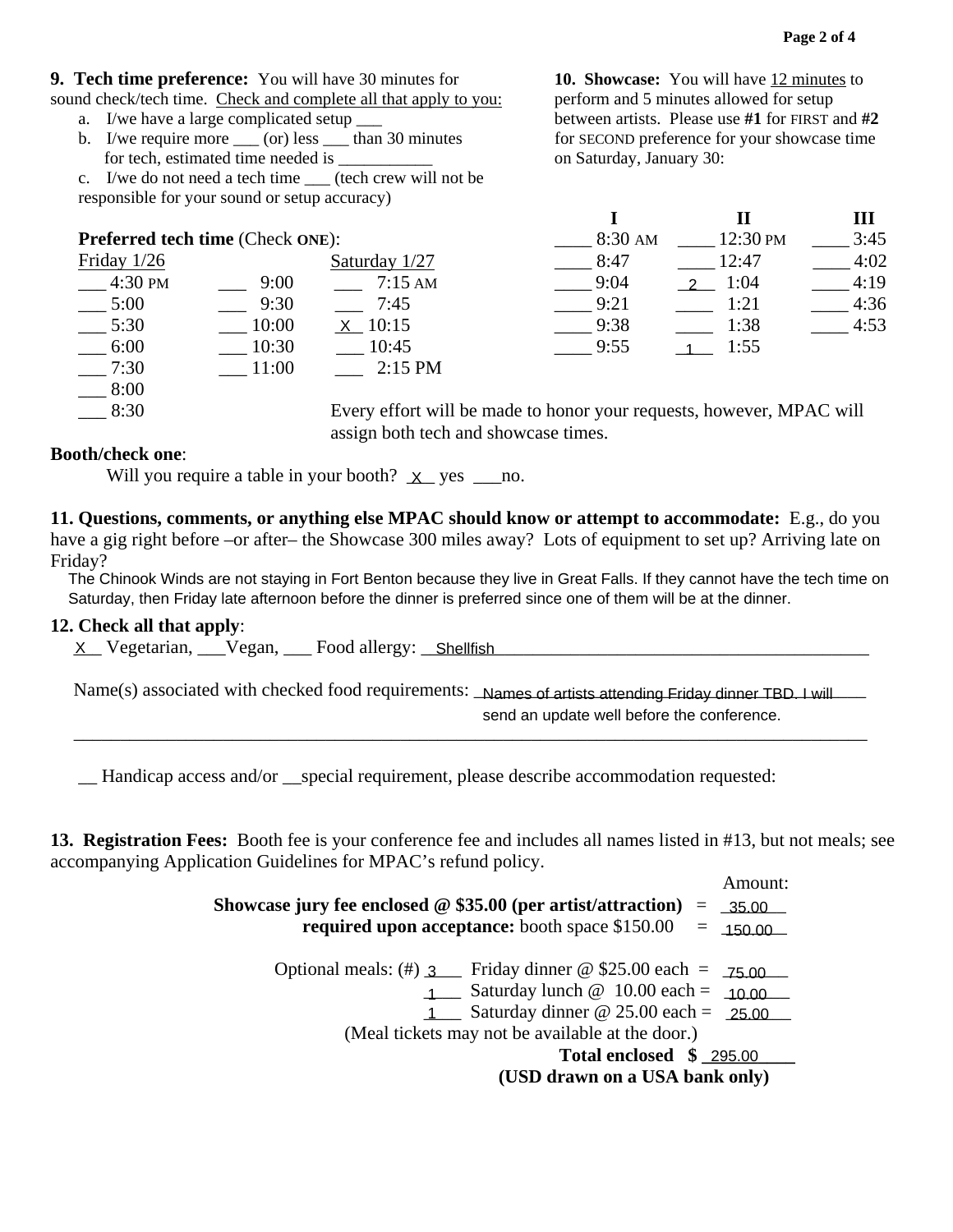## **Technical Specifications Sheet** (for Showcase you must fill out both page 3 and page 4)

Artist/Attraction\_ Chinook Winds\_

13. Names of each individual in group (FOR BADGES REQUIRED FOR ENTRY TO RESOURCE ROOM)

| <b>First</b>  | Last             |
|---------------|------------------|
| <b>Norman</b> | Gonzales         |
| Lauren        | <b>Blackerby</b> |
| <b>Chris</b>  | Mothersole       |
| Madeleine     | Folkerts         |
| Dorian        | Antipa           |
|               |                  |
|               |                  |
|               |                  |
|               |                  |
|               |                  |
|               |                  |

Artists who are not applying for showcase and only want a booth in the Resource Room may skip questions 14-16.

14. Equipment brought by attraction (all instruments, props and sound equipment):

| 5 wind instruments, 5 music stands                                                  |  |
|-------------------------------------------------------------------------------------|--|
|                                                                                     |  |
|                                                                                     |  |
|                                                                                     |  |
|                                                                                     |  |
|                                                                                     |  |
|                                                                                     |  |
|                                                                                     |  |
|                                                                                     |  |
|                                                                                     |  |
|                                                                                     |  |
|                                                                                     |  |
|                                                                                     |  |
| Will you need a piano? ______ yes $\angle x$ no; backline? ______ yes $\angle x$ no |  |
|                                                                                     |  |
| 15. Name of road or stage manager                                                   |  |
|                                                                                     |  |
| Telephone $(406)$<br><b>Emily Wolfram</b><br>686-2729 (cell)                        |  |
|                                                                                     |  |
| e-mail emilyw@gfsymphony.org                                                        |  |

Note: Other than professional sound, lighting, standard stage equipment, and concert grand piano, MPAC will not be financially responsible for or supply any special equipment or instruments required by artist/attraction.